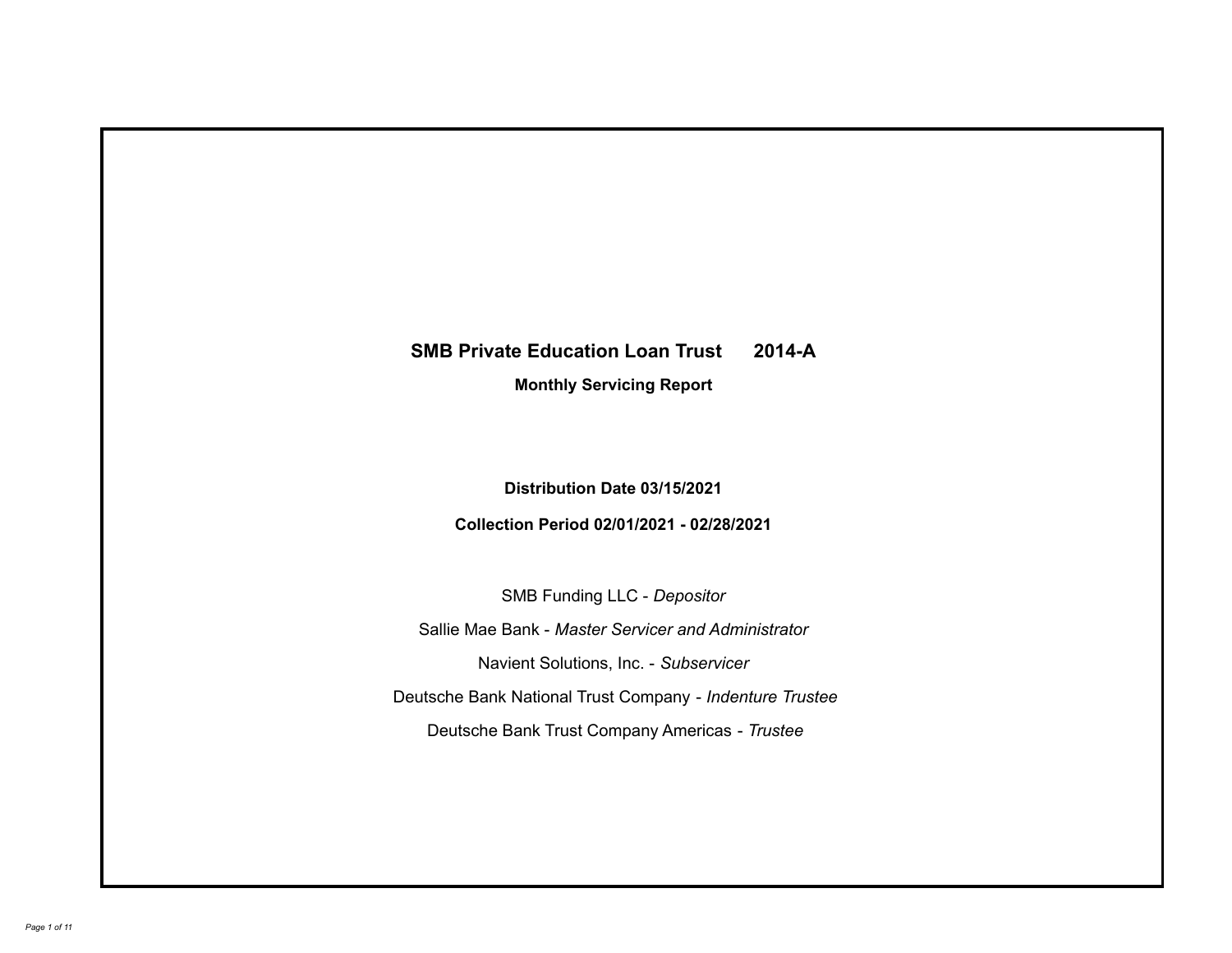| A         | <b>Student Loan Portfolio Characteristics</b>   |                   | 08/07/2014       | 01/31/2021       | 02/28/2021       |
|-----------|-------------------------------------------------|-------------------|------------------|------------------|------------------|
|           | <b>Principal Balance</b>                        |                   | \$361,523,983.59 | \$139,674,152.06 | \$137,542,747.78 |
|           | Interest to be Capitalized Balance              |                   | 17,313,307.43    | 1,960,999.36     | 1,787,457.02     |
|           | Pool Balance                                    |                   | \$378,837,291.02 | \$141,635,151.42 | \$139,330,204.80 |
|           | Weighted Average Coupon (WAC)                   |                   | 7.81%            | 7.87%            | 7.80%            |
|           | Weighted Average Remaining Term                 |                   | 138.29           | 177.88           | 178.52           |
|           | Number of Loans                                 |                   | 33,555           | 12,829           | 12,611           |
|           | Number of Borrowers                             |                   | 26,651           | 10,123           | 9,947            |
|           | Pool Factor                                     |                   |                  | 0.373868029      | 0.367783764      |
|           | Since Issued Total Constant Prepayment Rate (1) |                   |                  | 7.17%            | 7.11%            |
| B         | <b>Debt Securities</b>                          | <b>Cusip/Isin</b> | 02/16/2021       |                  | 03/15/2021       |
|           | A <sub>2</sub> A                                | 784456AB1         | \$6,049,542.03   |                  | \$5,178,789.96   |
|           | A2B                                             | 784456AC9         | \$6,049,542.03   |                  | \$5,178,789.96   |
|           | A <sub>3</sub>                                  | 784456AD7         | \$50,000,000.00  |                  | \$50,000,000.00  |
|           | B                                               | 784456AE5         | \$36,000,000.00  |                  | \$36,000,000.00  |
|           | $\mathsf C$                                     | 784456AF2         | \$42,000,000.00  |                  | \$42,000,000.00  |
|           |                                                 |                   |                  |                  |                  |
| ${\bf C}$ | <b>Certificates</b>                             | <b>Cusip/Isin</b> | 02/16/2021       |                  | 03/15/2021       |
|           |                                                 |                   |                  |                  |                  |
|           | <b>Excess Distribution</b>                      | 784456105         | \$100,000.00     |                  | \$100,000.00     |
| D         | <b>Account Balances</b>                         |                   | 02/16/2021       |                  | 03/15/2021       |
|           | Reserve Account Balance                         |                   | \$958,735.00     |                  | \$958,735.00     |
|           |                                                 |                   |                  |                  |                  |
| E         | <b>Asset / Liability</b>                        |                   | 02/16/2021       |                  | 03/15/2021       |
|           | Overcollateralization Percentage *              |                   |                  | 30.74%           | 30.84%           |
|           | Specified Overcollateralization Amount *        |                   | \$42,490,545.43  |                  | \$42,184,330.00  |
|           | Actual Overcollateralization Amount *           |                   | \$43,536,067.36  |                  | \$42,972,624.88  |

\* Based on the Rated debt securities (Class A and Class B Bonds)

(1) Since Issued Total CPR calculations found in monthly servicing reports issued on or prior to September 15, 2015 originally included loans that were removed from the pool by the sponsor because they became ineligible for the pool between the cut-off date and settlement date. On October 5, 2015, Since Issued Total CPR calculations were revised to exclude these loans and all prior monthly servicing reports were restated. For additional information, see 'Since Issued CPR Methodology' found on page 11 of this report.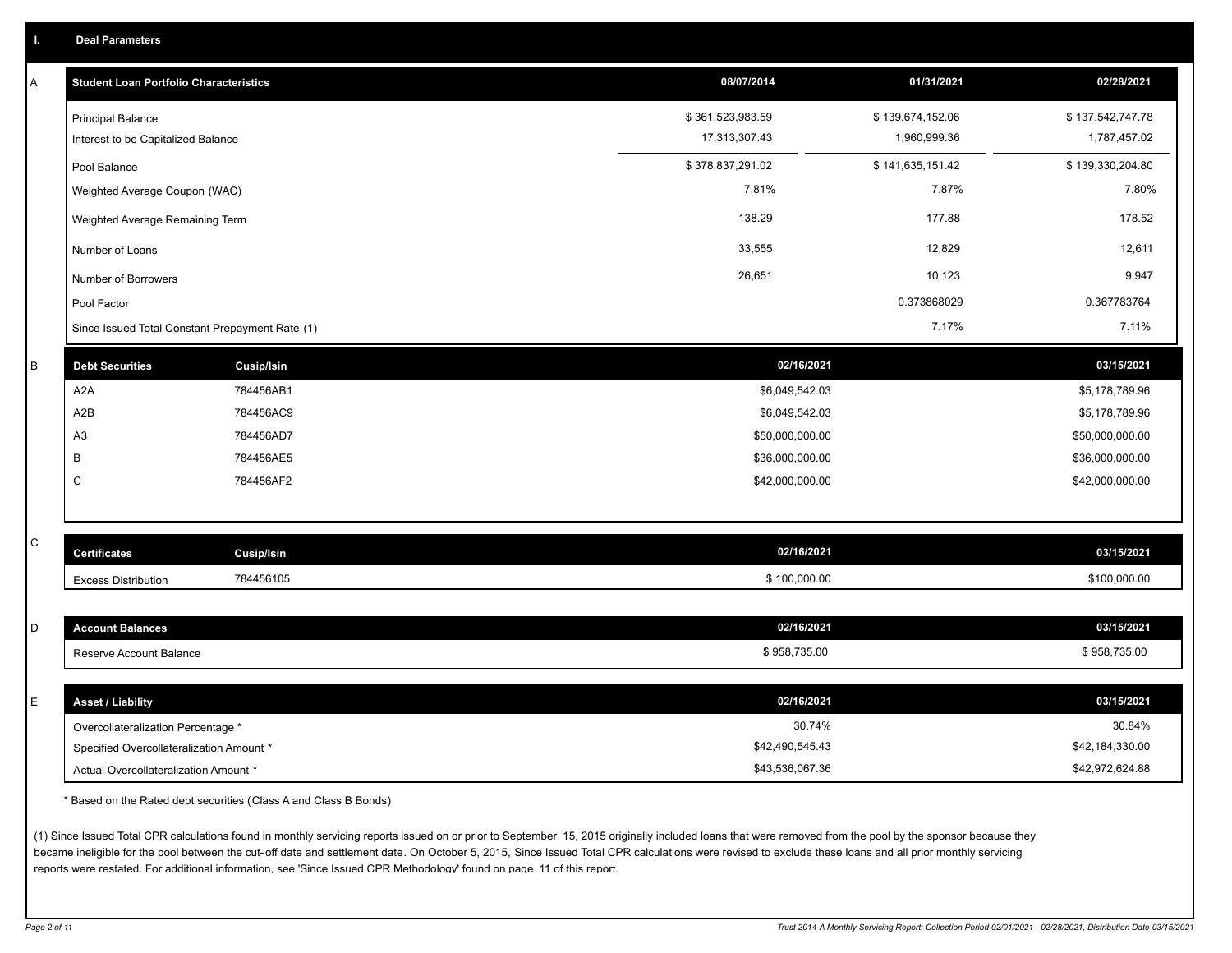| 2,316,736.10<br><b>Borrower Principal</b><br>0.00<br><b>Consolidation Activity Principal</b><br>0.00<br>Seller Principal Reimbursement<br>0.00<br>Servicer Principal Reimbursement<br>0.00<br>Delinquent Principal Purchases by Servicer<br>0.00<br><b>Other Principal Deposits</b><br>\$2,316,736.10<br><b>Total Principal Receipts</b> |  |
|------------------------------------------------------------------------------------------------------------------------------------------------------------------------------------------------------------------------------------------------------------------------------------------------------------------------------------------|--|
|                                                                                                                                                                                                                                                                                                                                          |  |
|                                                                                                                                                                                                                                                                                                                                          |  |
|                                                                                                                                                                                                                                                                                                                                          |  |
|                                                                                                                                                                                                                                                                                                                                          |  |
|                                                                                                                                                                                                                                                                                                                                          |  |
|                                                                                                                                                                                                                                                                                                                                          |  |
|                                                                                                                                                                                                                                                                                                                                          |  |
| B<br><b>Student Loan Interest Receipts</b>                                                                                                                                                                                                                                                                                               |  |
| 667,001.71<br><b>Borrower Interest</b>                                                                                                                                                                                                                                                                                                   |  |
| 0.00<br><b>Consolidation Activity Interest</b>                                                                                                                                                                                                                                                                                           |  |
| 0.00<br>Seller Interest Reimbursement                                                                                                                                                                                                                                                                                                    |  |
| (216.94)<br>Servicer Interest Reimbursement                                                                                                                                                                                                                                                                                              |  |
| 0.00<br>Delinquent Interest Purchases by Servicer                                                                                                                                                                                                                                                                                        |  |
| 4,624.58<br>Other Interest Deposits                                                                                                                                                                                                                                                                                                      |  |
| \$671,409.35<br><b>Total Interest Receipts</b>                                                                                                                                                                                                                                                                                           |  |
| \$9,026.32<br>C<br><b>Recoveries on Realized Losses</b>                                                                                                                                                                                                                                                                                  |  |
| \$72.50<br>D<br><b>Investment Income</b>                                                                                                                                                                                                                                                                                                 |  |
| \$0.00<br>Е<br><b>Funds Borrowed from Next Collection Period</b>                                                                                                                                                                                                                                                                         |  |
| \$0.00<br>F<br><b>Funds Repaid from Prior Collection Period</b>                                                                                                                                                                                                                                                                          |  |
| \$0.00<br>G<br>Loan Sale or Purchase Proceeds                                                                                                                                                                                                                                                                                            |  |
| \$0.00<br>н<br><b>Initial Deposits to Collection Account</b>                                                                                                                                                                                                                                                                             |  |
| \$0.00<br><b>Excess Transferred from Other Accounts</b>                                                                                                                                                                                                                                                                                  |  |
| \$0.00<br><b>Borrower Benefit Reimbursements</b><br>J                                                                                                                                                                                                                                                                                    |  |
| \$0.00<br>Κ<br><b>Gross Swap Receipt</b>                                                                                                                                                                                                                                                                                                 |  |
| \$0.00<br><b>Other Deposits</b><br>L                                                                                                                                                                                                                                                                                                     |  |
| \$0.00<br><b>Other Fees Collected</b><br>M                                                                                                                                                                                                                                                                                               |  |
| \$2,997,244.27<br>N<br><b>AVAILABLE FUNDS</b>                                                                                                                                                                                                                                                                                            |  |
| \$185,331.82<br>O<br>Non-Cash Principal Activity During Collection Period                                                                                                                                                                                                                                                                |  |
| \$0.00<br>P<br>Aggregate Purchased Amounts by the Depositor, Servicer or Seller                                                                                                                                                                                                                                                          |  |
| \$0.00<br>Q<br>Aggregate Loan Substitutions                                                                                                                                                                                                                                                                                              |  |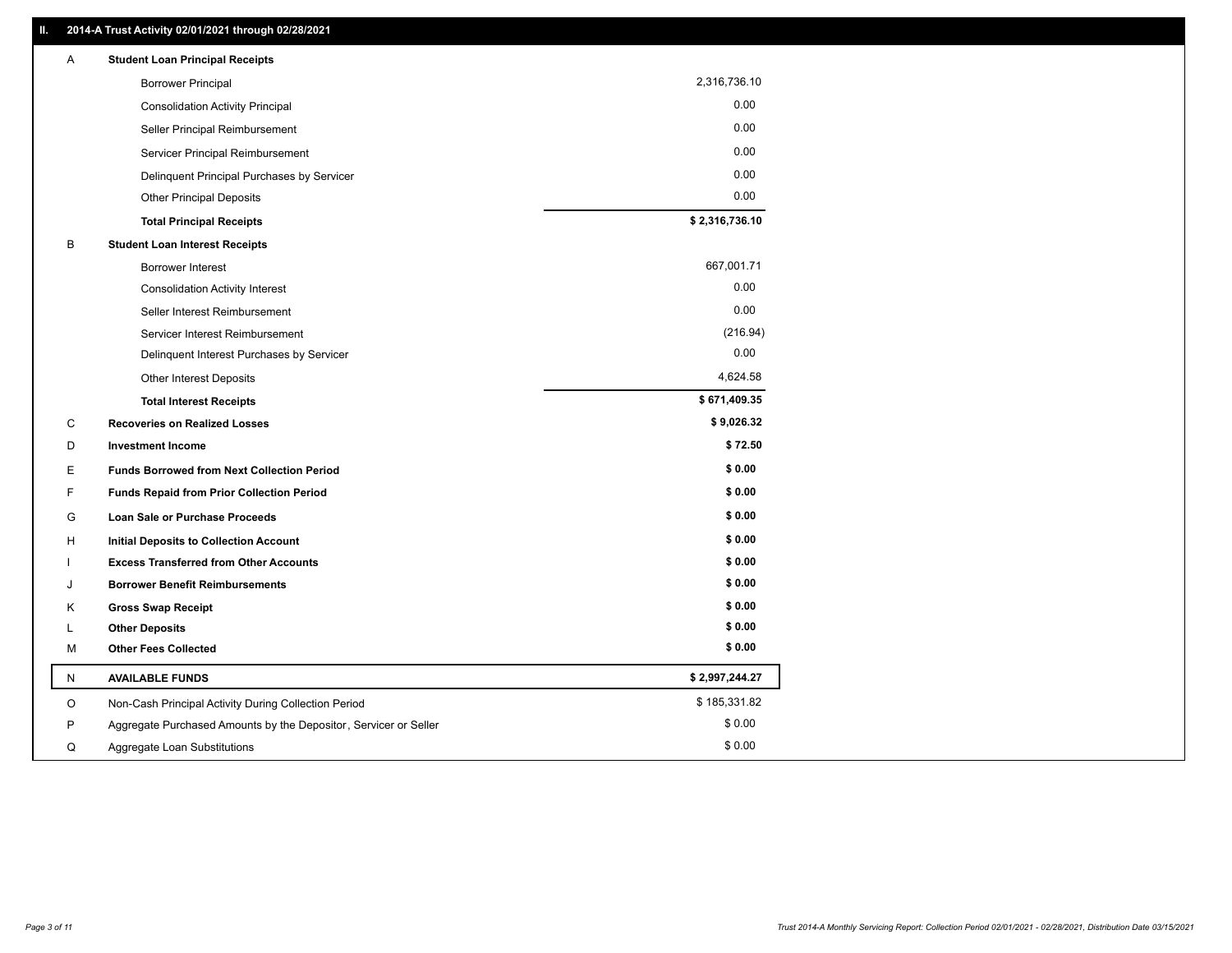|                         |                          |         | 02/28/2021                                                                                      |                                                                                                                                                                                        |                                    |         | 01/31/2021                                                                                      |                                                                                                                                                                                                              |
|-------------------------|--------------------------|---------|-------------------------------------------------------------------------------------------------|----------------------------------------------------------------------------------------------------------------------------------------------------------------------------------------|------------------------------------|---------|-------------------------------------------------------------------------------------------------|--------------------------------------------------------------------------------------------------------------------------------------------------------------------------------------------------------------|
|                         | <b>Wtd Avg</b><br>Coupon | # Loans | Principal                                                                                       |                                                                                                                                                                                        | <b>Wtd Avg</b><br>Coupon           | # Loans | Principal                                                                                       | % of Principal                                                                                                                                                                                               |
| IN SCHOOL               |                          |         | 59                                                                                              | 0.602%                                                                                                                                                                                 |                                    |         | 65                                                                                              | 0.640%                                                                                                                                                                                                       |
| <b>GRACE</b>            |                          |         | 12                                                                                              | 0.132%                                                                                                                                                                                 |                                    |         | 13                                                                                              | 0.129%                                                                                                                                                                                                       |
| <b>DEFERMENT</b>        |                          |         | 565                                                                                             | 5.597%                                                                                                                                                                                 |                                    |         | 574                                                                                             | 5.654%                                                                                                                                                                                                       |
| <b>CURRENT</b>          |                          |         | 11,248                                                                                          | 86.108%                                                                                                                                                                                |                                    |         | 11,359                                                                                          | 85.571%                                                                                                                                                                                                      |
| 31-60 DAYS DELINQUENT   |                          |         | 153                                                                                             | 1.573%                                                                                                                                                                                 |                                    |         | 118                                                                                             | 1.199%                                                                                                                                                                                                       |
| 61-90 DAYS DELINQUENT   |                          |         | 54                                                                                              | 0.565%                                                                                                                                                                                 |                                    |         | 88                                                                                              | 0.824%                                                                                                                                                                                                       |
| 91-120 DAYS DELINQUENT  |                          |         | 48                                                                                              | 0.539%                                                                                                                                                                                 |                                    |         | 52                                                                                              | 0.451%                                                                                                                                                                                                       |
| 121-150 DAYS DELINQUENT |                          |         | 28                                                                                              | 0.241%                                                                                                                                                                                 |                                    |         | 43                                                                                              | 0.425%                                                                                                                                                                                                       |
| 151-180 DAYS DELINQUENT |                          |         | 29                                                                                              | 0.251%                                                                                                                                                                                 |                                    |         | 16                                                                                              | 0.175%                                                                                                                                                                                                       |
| > 180 DAYS DELINQUENT   |                          |         | 16                                                                                              | 0.168%                                                                                                                                                                                 |                                    |         | 33                                                                                              | 0.240%                                                                                                                                                                                                       |
| <b>FORBEARANCE</b>      |                          |         | 399                                                                                             | 4.223%                                                                                                                                                                                 |                                    |         | 468                                                                                             | 4.692%                                                                                                                                                                                                       |
|                         |                          |         | 12,611                                                                                          | 100.00%                                                                                                                                                                                |                                    |         | 12,829                                                                                          | 100.00%                                                                                                                                                                                                      |
|                         |                          |         | 8.42%<br>9.20%<br>8.48%<br>7.70%<br>8.26%<br>8.65%<br>8.29%<br>8.67%<br>8.38%<br>8.47%<br>8.37% | \$839,395.98<br>\$184,346.23<br>\$7,798,711.14<br>\$119,974,577.76<br>\$2,191,609.65<br>\$787,742.62<br>\$751,077.36<br>\$335,744.80<br>\$349,135.44<br>\$233,511.20<br>\$5,884,352.62 | % of Principal<br>\$139,330,204.80 |         | 8.63%<br>8.53%<br>8.67%<br>7.76%<br>8.48%<br>8.40%<br>8.99%<br>8.52%<br>8.19%<br>8.86%<br>8.38% | \$906,767.21<br>\$183,147.19<br>\$8,007,521.57<br>\$121,198,378.29<br>\$1,697,779.11<br>\$1,166,636.10<br>\$638,454.25<br>\$602,651.03<br>\$248,377.09<br>\$339,293.02<br>\$6,646,146.56<br>\$141,635,151.42 |

Percentages may not total 100% due to rounding \*

\*\* Smart Option Interest Only loans and \$25 Fixed Payment loans classified as in repayment whether student borrowers are in school, in grace, in deferment or required to make full principal and interest payments on their l

\*\*\* To conform with company standard reporting these sections now include Princial and Interest Accrued to Capitalize .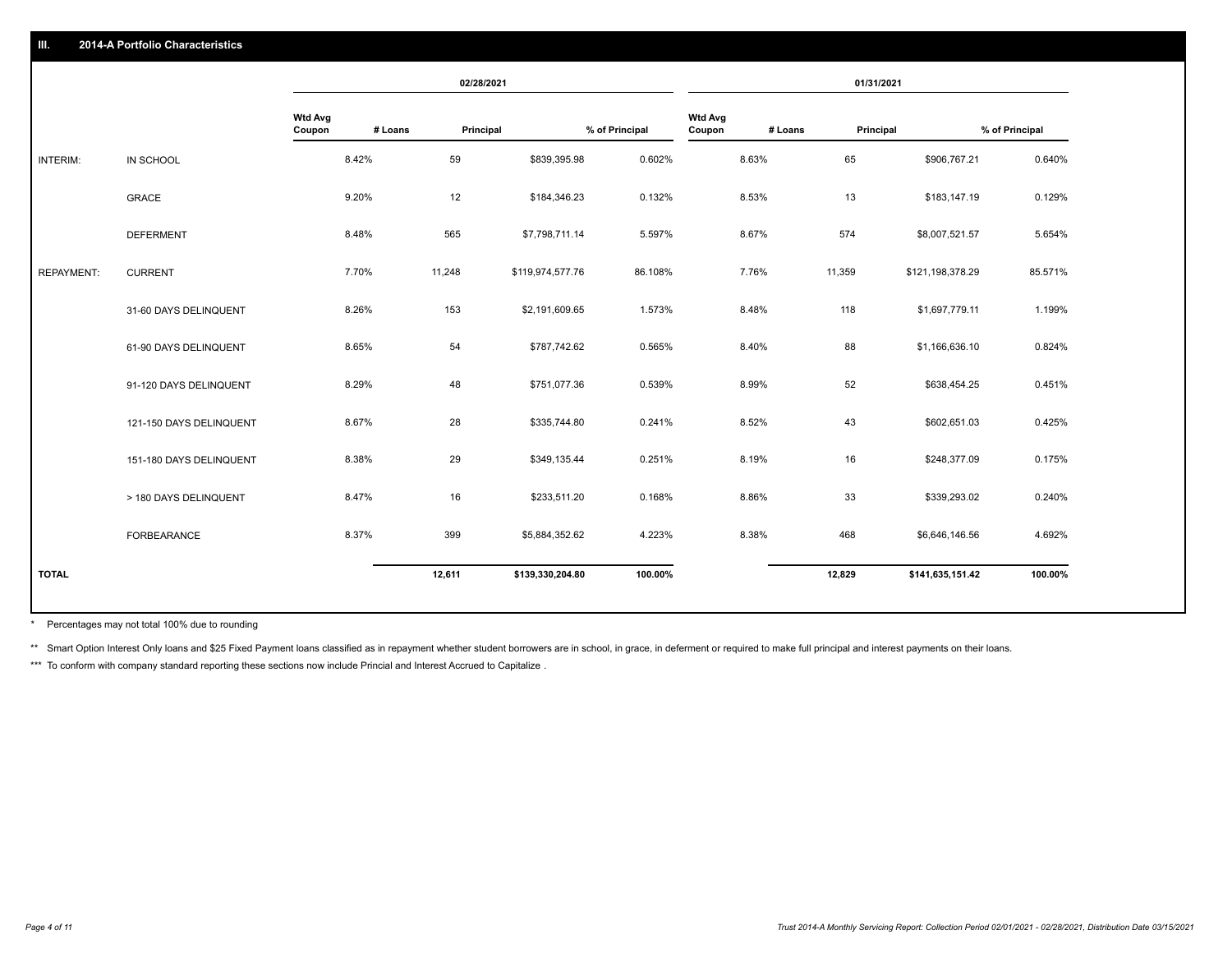|                                                         | 2/28/2021        | 1/31/2021        |
|---------------------------------------------------------|------------------|------------------|
| Pool Balance                                            | \$139,330,204.80 | \$141,635,151.42 |
| Total # Loans                                           | 12,611           | 12,829           |
| Total # Borrowers                                       | 9,947            | 10,123           |
| Weighted Average Coupon                                 | 7.80%            | 7.87%            |
| Weighted Average Remaining Term                         | 178.52           | 177.88           |
| Percent of Pool - Cosigned                              | 93.5%            | 93.5%            |
| Percent of Pool - Non Cosigned                          | 6.5%             | 6.5%             |
| Borrower Interest Accrued for Period                    | \$827,930.04     | \$933,168.57     |
| Outstanding Borrower Interest Accrued                   | \$3,921,209.30   | \$4,067,899.84   |
| Gross Principal Realized Loss - Periodic *              | \$106,811.65     | \$64,108.90      |
| Gross Principal Realized Loss - Cumulative *            | \$17,030,297.88  | \$16,923,486.23  |
| Delinquent Principal Purchased by Servicer - Periodic   | \$0.00           | \$0.00           |
| Delinquent Principal Purchased by Servicer - Cumulative | \$0.00           | \$0.00           |
| Recoveries on Realized Losses - Periodic                | \$9,026.32       | \$68,850.33      |
| Recoveries on Realized Losses - Cumulative              | \$1,958,287.71   | \$1,949,261.39   |
| Net Losses - Periodic                                   | \$97,785.33      | $-$4,741.43$     |
| Net Losses - Cumulative                                 | \$15,072,010.17  | \$14,974,224.84  |
| <b>Cumulative Gross Defaults</b>                        | \$17,030,297.88  | \$16,923,486.23  |
| Change in Gross Defaults                                | \$106,811.65     | \$64,108.90      |
| Non-Cash Principal Activity - Capitalized Interest      | \$296,144.40     | \$138,041.21     |
| Since Issued Total Constant Prepayment Rate (CPR) (1)   | 7.11%            | 7.17%            |
| <b>Loan Substitutions</b>                               | \$0.00           | \$0.00           |
| <b>Cumulative Loan Substitutions</b>                    | \$0.00           | \$0.00           |
| <b>Unpaid Master Servicing Fees</b>                     | \$0.00           | \$0.00           |
| <b>Unpaid Sub-Servicing Fees</b>                        | \$0.00           | \$0.00           |
| <b>Unpaid Administration Fees</b>                       | \$0.00           | \$0.00           |
| <b>Unpaid Carryover Master Servicing Fees</b>           | \$0.00           | \$0.00           |
| Unpaid Carryover Sub-Servicing Fees                     | \$0.00           | \$0.00           |
| Note Interest Shortfall                                 | \$0.00           | \$0.00           |

\* In accordance with the Sub-Servicer's current policies and procedures, after September 1, 2017 loans subject to bankruptcy claims generally will not be reported as a charged- off unless and until they are delinquent for

(1) Since Issued Total CPR calculations found in monthly servicing reports issued on or prior to September 15, 2015 originally included loans that were removed from the pool by the sponsor because they became ineligible fo between the cut-off date and settlement date. On October 5, 2015, Since Issued Total CPR calculations were revised to exclude these loans and all prior monthly servicing reports were restated. For additional information, s Issued CPR Methodology' found on page 11 of this report.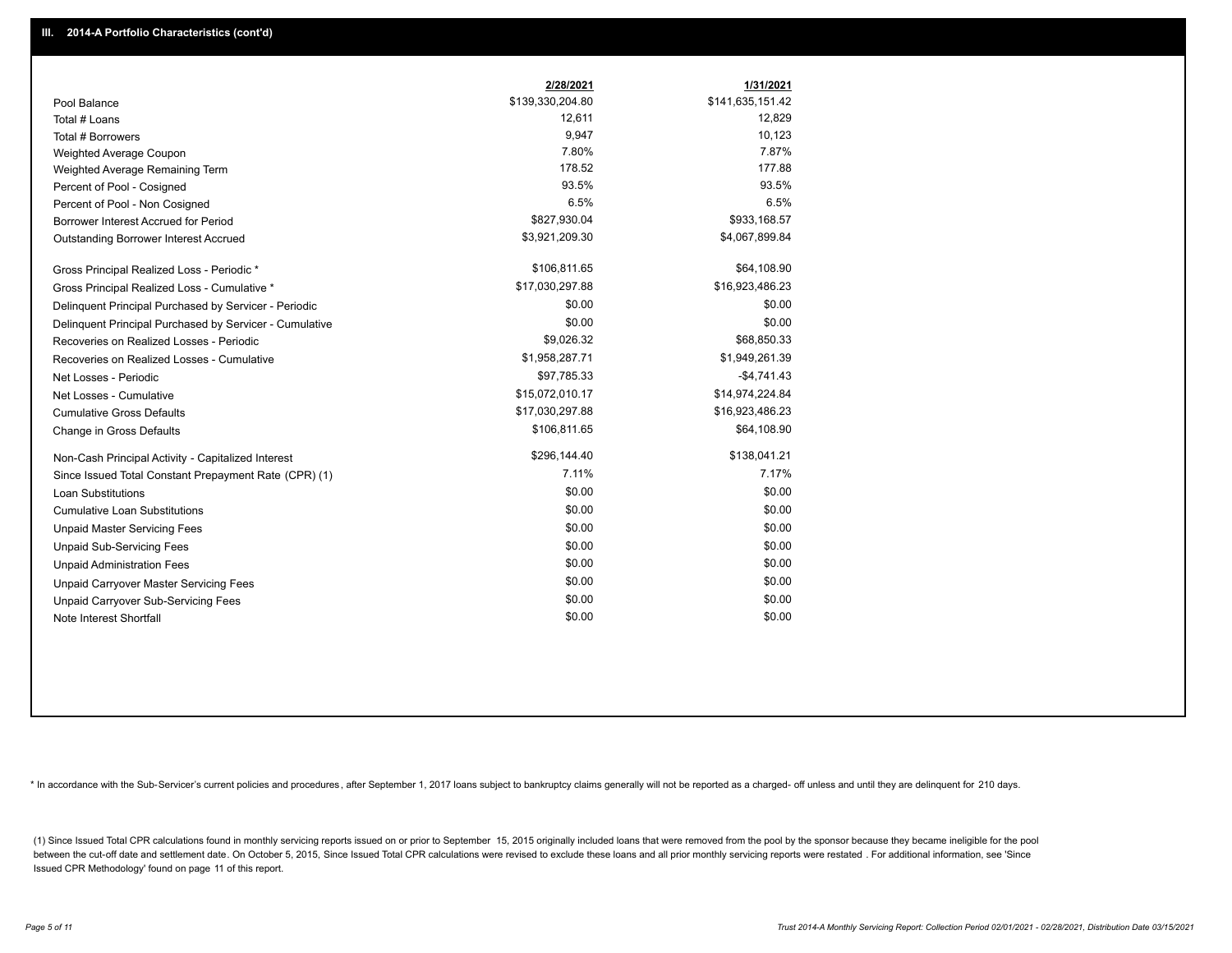## **IV. 2014-A Portfolio Statistics by Loan Program**

|                                                                                                                    | Weighted<br>Average | # LOANS | \$ AMOUNT        | $%$ *    |
|--------------------------------------------------------------------------------------------------------------------|---------------------|---------|------------------|----------|
| - Smart Option Deferred Loans                                                                                      | 8.15%               | 6,482   | \$72,718,475.95  | 52.191%  |
| - Smart Option Fixed Pay Loans                                                                                     | 7.70%               | 3,668   | \$48,884,457.86  | 35.085%  |
| - Smart Option Interest-Only Loans                                                                                 | 6.59%               | 2,461   | \$17,727,270.99  | 12.723%  |
| - Other Loan Programs                                                                                              | 0.00%               | 0.00    | \$0.00           | 0.000%   |
| <b>Total</b>                                                                                                       | 7.80%               | 12,611  | \$139,330,204.80 | 100.000% |
| Prime Indexed Loans -- Monthly Reset Adjustable                                                                    |                     |         | \$0.00           |          |
| Prime Indexed Loans -- Monthly Reset Non-Adjustable                                                                |                     |         | \$0.00           |          |
| Prime Indexed Loans -- Quarterly Reset Adjustable                                                                  |                     |         | \$0.00           |          |
| Prime Indexed Loans -- Quarterly Reset Non-Adjustable                                                              |                     |         | \$0.00           |          |
| Prime Indexed Loans -- Annual Reset                                                                                |                     |         | \$0.00           |          |
| T-Bill Indexed Loans                                                                                               |                     |         | \$0.00           |          |
| <b>Fixed Rate Loans</b>                                                                                            |                     |         | \$17,973,752.48  |          |
| <b>LIBOR Indexed Loans</b>                                                                                         |                     |         | \$121,356,452.32 |          |
|                                                                                                                    |                     |         |                  |          |
| * Note: Percentages may not total 100% due to rounding                                                             |                     |         |                  |          |
| To conform with company standard reporting these sections now include Princial and Interest Accrued to Capitalize. |                     |         |                  |          |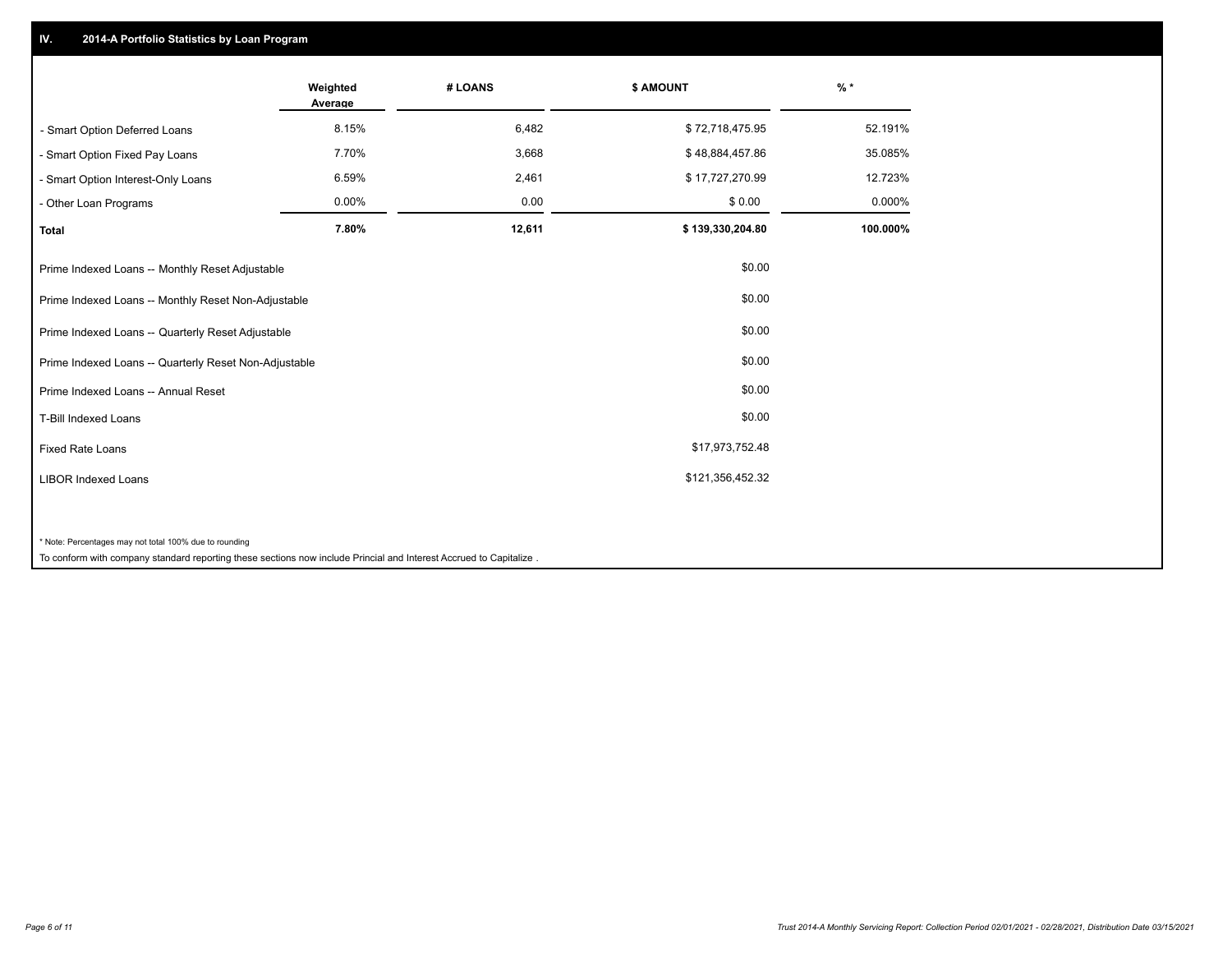| ٧. | 2014-A Reserve Account and Principal Distribution Calculations                                                                                                                                |                  |  |
|----|-----------------------------------------------------------------------------------------------------------------------------------------------------------------------------------------------|------------------|--|
| Α. | <b>Reserve Account</b>                                                                                                                                                                        |                  |  |
|    | Specified Reserve Account Balance                                                                                                                                                             | \$958,735.00     |  |
|    | Actual Reserve Account Balance                                                                                                                                                                | \$958,735.00     |  |
| В. | <b>Principal Distribution Amount</b>                                                                                                                                                          |                  |  |
|    | Class A Notes Outstanding<br>i.                                                                                                                                                               | \$62,099,084.06  |  |
|    | Pool Balance<br>ii.                                                                                                                                                                           | \$139,330,204.80 |  |
|    | First Priority Principal Distribution Amount (i - ii)<br>iii.                                                                                                                                 | \$0.00           |  |
|    |                                                                                                                                                                                               |                  |  |
|    | Class A and B Notes Outstanding<br>iv.                                                                                                                                                        | \$98,099,084.06  |  |
|    | First Priority Principal Distribution Amount<br>v.                                                                                                                                            | \$0.00           |  |
|    | Pool Balance<br>vi.                                                                                                                                                                           | \$139,330,204.80 |  |
|    | Specified Overcollateralization Amount<br>vii.                                                                                                                                                | \$42,184,330.00  |  |
|    | viii. Regular Principal Distribution Amount (iv - v) - (vi - vii)                                                                                                                             | \$953,209.26     |  |
|    |                                                                                                                                                                                               |                  |  |
|    | <b>Notes Outstanding</b><br>ix.                                                                                                                                                               | \$140,099,084.06 |  |
|    | First Priority Principal Distribution Amount<br>х.                                                                                                                                            | \$0.00           |  |
|    | Regular Principal Distribution Amount<br>xi.                                                                                                                                                  | \$953,209.26     |  |
|    | Available Funds (after payment of waterfall items A through J) *<br>xii.                                                                                                                      | \$1,576,589.75   |  |
|    | Additional Principal Distribution Amount (min(ix - x - xi, xiii))<br>xiii.                                                                                                                    | \$788,294.88     |  |
|    | * Represents 50% of value if the principal balance of the notes is greater than 10% of initial principal balance of the notes or the Class A and Class B note are reduced to 0, otherwise the |                  |  |

full value is shown.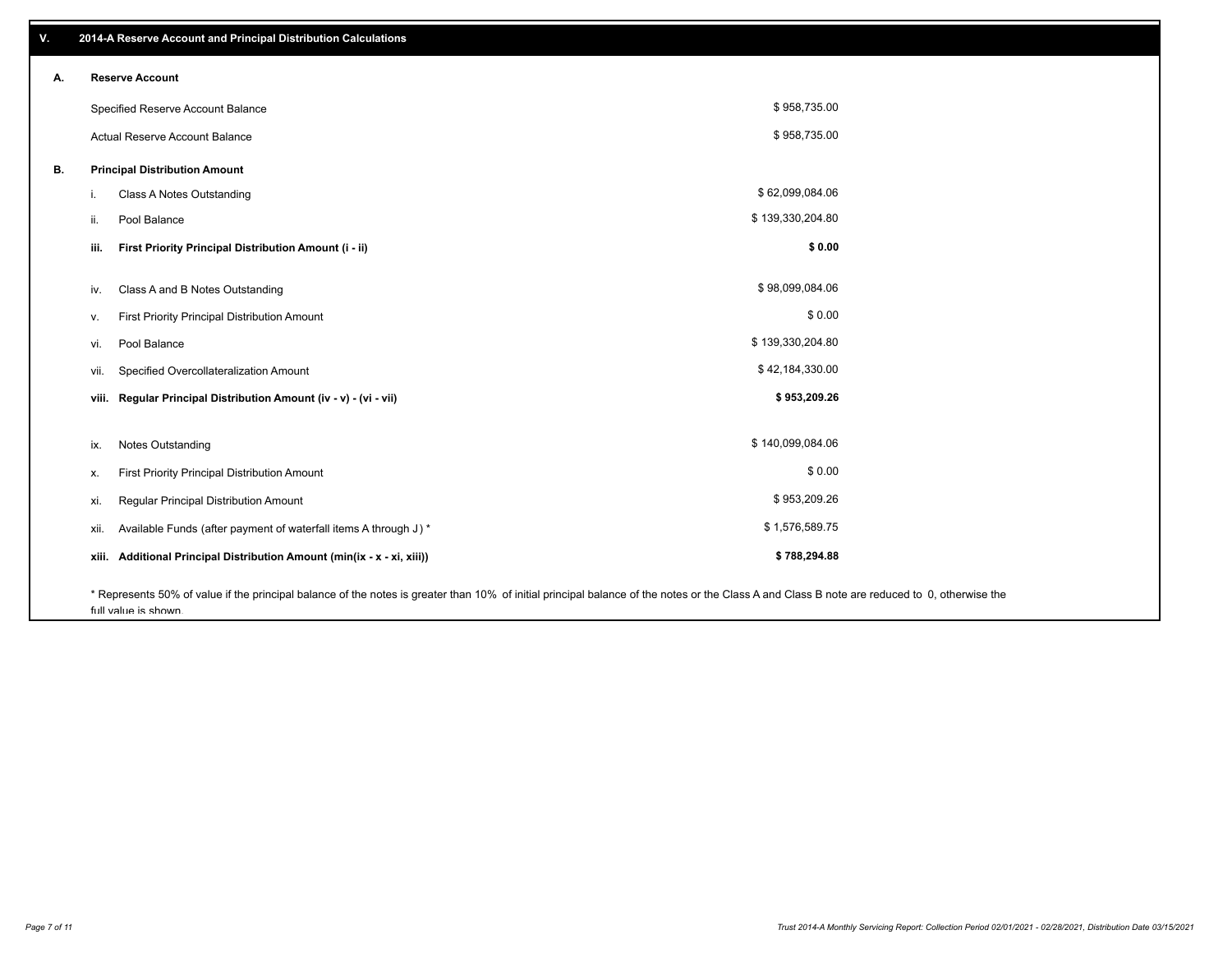| 2014-A Waterfall for Distributions<br>VI.                                                                                                                                                             |                  |                      |
|-------------------------------------------------------------------------------------------------------------------------------------------------------------------------------------------------------|------------------|----------------------|
|                                                                                                                                                                                                       | Paid             | <b>Funds Balance</b> |
| <b>Total Available Funds</b>                                                                                                                                                                          |                  | \$2,997,244.27       |
| <b>Trustee Fees</b><br>Α                                                                                                                                                                              | \$0.00           | \$2,997,244.27       |
| В<br>i. Master Servicing Fees                                                                                                                                                                         | \$5,873.47       | \$2,991,370.80       |
| ii. Sub-Servicing Fees                                                                                                                                                                                | \$95,842.47      | \$2,895,528.33       |
| C<br>i. Administration Fees                                                                                                                                                                           | \$6,667.00       | \$2,888,861.33       |
| ii. Unreimbursed Administrator Advances plus any Unpaid                                                                                                                                               | \$0.00           | \$2,888,861.33       |
| D<br>Class A Noteholders Interest Distribution Amount                                                                                                                                                 | \$81,562.32      | \$2,807,299.01       |
| E<br><b>First Priority Principal Payment</b>                                                                                                                                                          | \$0.00           | \$2,807,299.01       |
| F<br>Class B Noteholders Interest Distribution Amount                                                                                                                                                 | \$120,000.00     | \$2,687,299.01       |
| G<br>Class C Noteholders Interest Distribution Amount                                                                                                                                                 | \$157,500.00     | \$2,529,799.01       |
| н<br>Reinstatement Reserve Account                                                                                                                                                                    | \$0.00           | \$2,529,799.01       |
| Regular Principal Distribution                                                                                                                                                                        | \$953,209.26     | \$1,576,589.75       |
| i. Carryover Master Servicing Fees<br>J                                                                                                                                                               | \$0.00           | \$1,576,589.75       |
| ii. Carryover Sub-servicing Fees                                                                                                                                                                      | \$0.00           | \$1,576,589.75       |
| Additional Principal Distribution Amount<br>Κ                                                                                                                                                         | \$788,294.88     | \$788,294.87         |
| Unpaid Expenses of Trustee<br>L                                                                                                                                                                       | \$0.00           | \$788,294.87         |
| М<br>Unpaid Expenses of Administrator                                                                                                                                                                 | \$0.00           | \$788,294.87         |
| N<br>Remaining Funds to the Excess Distribution Certificateholder                                                                                                                                     | \$788,294.87     | \$0.00               |
| <b>Waterfall Conditions</b>                                                                                                                                                                           |                  |                      |
|                                                                                                                                                                                                       |                  |                      |
| <b>Class C Noteholders' Interest Distribution Condition</b><br>А.                                                                                                                                     |                  |                      |
| Pool Balance<br>j.                                                                                                                                                                                    | \$139,330,204.80 |                      |
| Class A and B Notes Outstanding<br>ii.                                                                                                                                                                | \$98,099,084.06  |                      |
| Class C Noteholders' Interest Distribution Ratio (i / ii)<br>iii.                                                                                                                                     | 142.03%          |                      |
| Minimum Ratio<br>iv.                                                                                                                                                                                  | 110.00%          |                      |
| Is the Class C Noteholders' Interest Distribution Condition Satisfied (iii > iv)<br>v.                                                                                                                | Υ                |                      |
| * Note: If the Class C Noteholders' Interest Distribution Condition is satisfied then the amount of interest accrued at the Class C Rate for the Accrual Period is Released on the distribution Date. |                  |                      |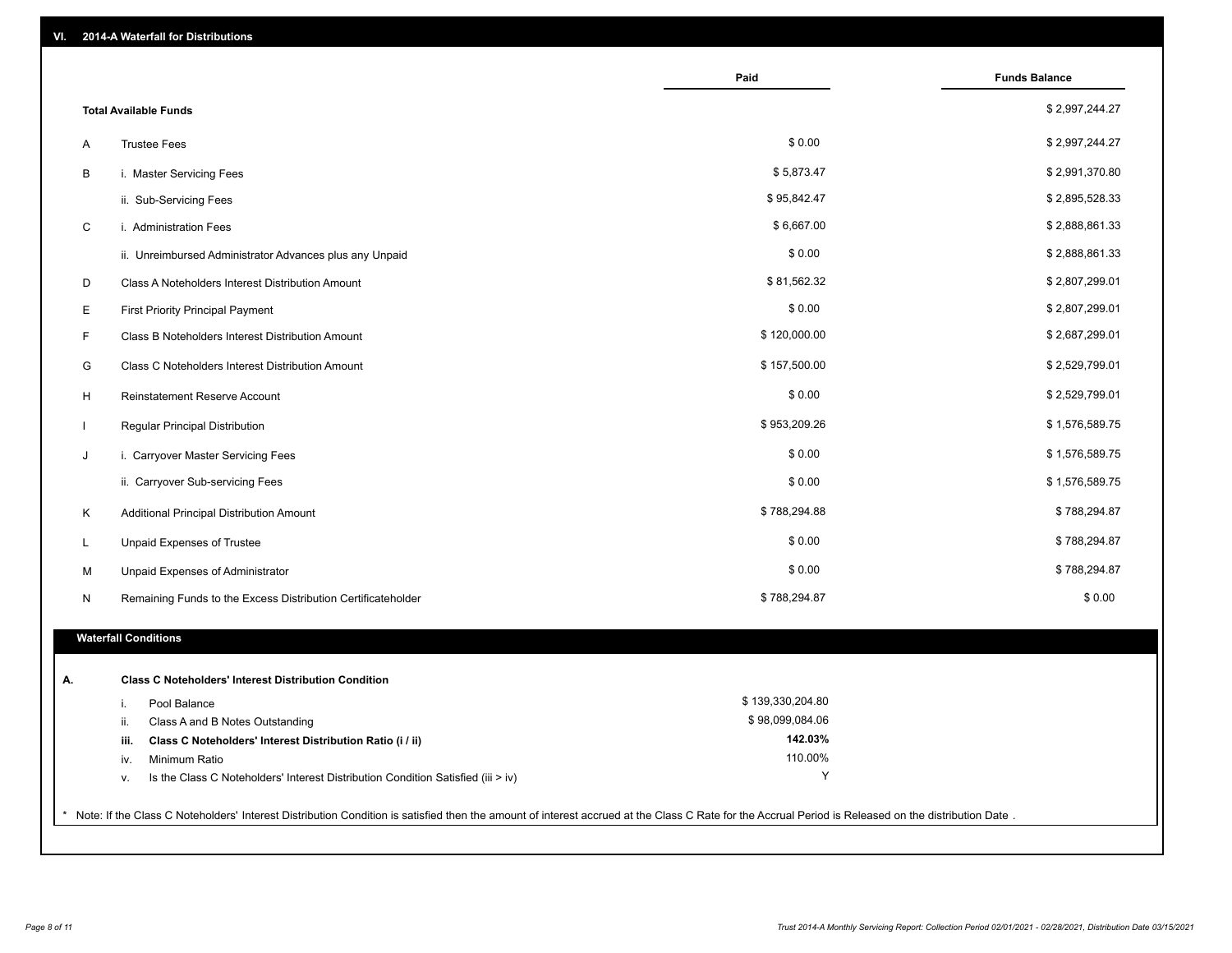| <b>Distribution Amounts</b>                                |                         |                         |                         |
|------------------------------------------------------------|-------------------------|-------------------------|-------------------------|
|                                                            | A <sub>2</sub> A        | A2B                     | A3                      |
| Cusip/Isin                                                 | 784456AB1               | 784456AC9               | 784456AD7               |
| <b>Beginning Balance</b>                                   | \$6,049,542.03          | \$6,049,542.03          | \$50,000,000.00         |
| Index                                                      | <b>FIXED</b>            | <b>LIBOR</b>            | <b>LIBOR</b>            |
| Spread/Fixed Rate                                          | 3.05%                   | 1.15%                   | 1.50%                   |
| Record Date (Days Prior to Distribution)                   | 1 NEW YORK BUSINESS DAY | 1 NEW YORK BUSINESS DAY | 1 NEW YORK BUSINESS DAY |
| Accrual Period Begin                                       | 2/15/2021               | 2/16/2021               | 2/16/2021               |
| <b>Accrual Period End</b>                                  | 3/15/2021               | 3/15/2021               | 3/15/2021               |
| <b>Daycount Fraction</b>                                   | 0.08333333              | 0.07500000              | 0.07500000              |
| Interest Rate*                                             | 3.05000%                | 1.26225%                | 1.61225%                |
| <b>Accrued Interest Factor</b>                             | 0.002541667             | 0.000946688             | 0.001209187             |
| <b>Current Interest Due</b>                                | \$15,375.92             | \$5,727.03              | \$60,459.37             |
| Interest Shortfall from Prior Period Plus Accrued Interest | $\mathsf{\$}$ -         | $$ -$                   | $\mathsf{\$}$ -         |
| <b>Total Interest Due</b>                                  | \$15,375.92             | \$5,727.03              | \$60,459.37             |
| Interest Paid                                              | \$15,375.92             | \$5,727.03              | \$60,459.37             |
| <b>Interest Shortfall</b>                                  | $\frac{1}{2}$           | $\mathsf{\$}$ -         | $\mathsf{\$}$ -         |
| <b>Principal Paid</b>                                      | \$870,752.07            | \$870,752.07            | $$ -$                   |
| <b>Ending Principal Balance</b>                            | \$5,178,789.96          | \$5,178,789.96          | \$50,000,000.00         |
| Paydown Factor                                             | 0.012805178             | 0.012805178             | 0.000000000             |
| <b>Ending Balance Factor</b>                               | 0.076158676             | 0.076158676             | 1.000000000             |

\* Pay rates for Current Distribution. For the interest rates applicable to the next distribution date, please see https://www.salliemae.com/about/investors/data/SMBabrate.txt.

**VII. 2014-A Distributions**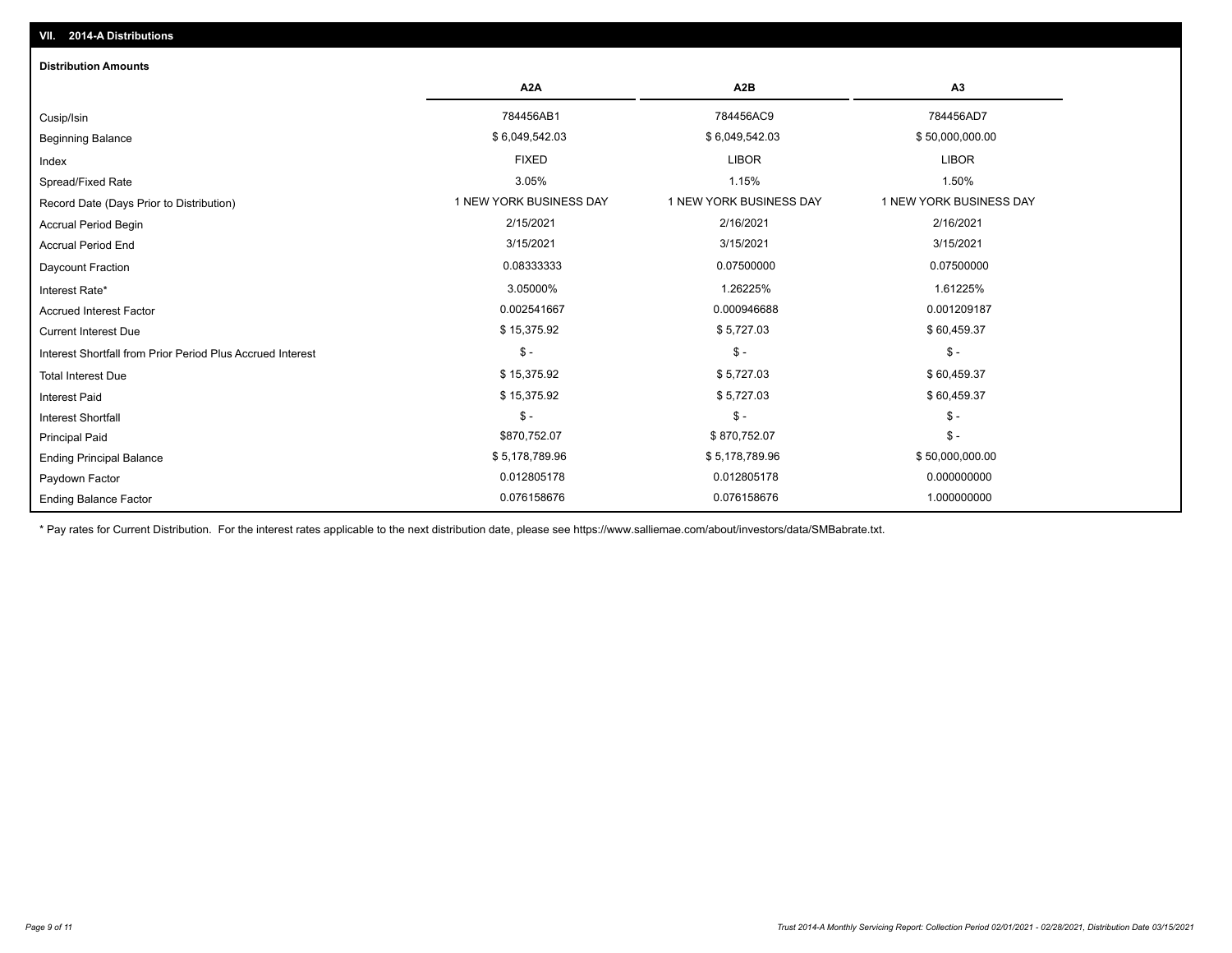| <b>Distribution Amounts</b>                                |                         |                         |
|------------------------------------------------------------|-------------------------|-------------------------|
|                                                            | в                       | C                       |
| Cusip/Isin                                                 | 784456AE5               | 784456AF2               |
| <b>Beginning Balance</b>                                   | \$36,000,000.00         | \$42,000,000.00         |
| Index                                                      | <b>FIXED</b>            | <b>FIXED</b>            |
| Spread/Fixed Rate                                          | 4.00%                   | 4.50%                   |
| Record Date (Days Prior to Distribution)                   | 1 NEW YORK BUSINESS DAY | 1 NEW YORK BUSINESS DAY |
| <b>Accrual Period Begin</b>                                | 2/15/2021               | 2/15/2021               |
| <b>Accrual Period End</b>                                  | 3/15/2021               | 3/15/2021               |
| Daycount Fraction                                          | 0.08333333              | 0.08333333              |
| Interest Rate*                                             | 4.00000%                | 4.50000%                |
| <b>Accrued Interest Factor</b>                             | 0.003333333             | 0.003750000             |
| <b>Current Interest Due</b>                                | \$120,000.00            | \$157,500.00            |
| Interest Shortfall from Prior Period Plus Accrued Interest | $\mathsf{\$}$ -         | $\mathsf{\$}$ -         |
| <b>Total Interest Due</b>                                  | \$120,000.00            | \$157,500.00            |
| <b>Interest Paid</b>                                       | \$120,000.00            | \$157,500.00            |
| Interest Shortfall                                         | $\frac{1}{2}$           | $$ -$                   |
| <b>Principal Paid</b>                                      | $\mathsf{\$}$ -         | $\frac{1}{2}$           |
| <b>Ending Principal Balance</b>                            | \$36,000,000.00         | \$42,000,000.00         |
| Paydown Factor                                             | 0.000000000             | 0.000000000             |
| <b>Ending Balance Factor</b>                               | 1.000000000             | 1.000000000             |

\* Pay rates for Current Distribution. For the interest rates applicable to the next distribution date, please see https://www.salliemae.com/about/investors/data/SMBabrate.txt.

**VII. 2014-A Distributions**